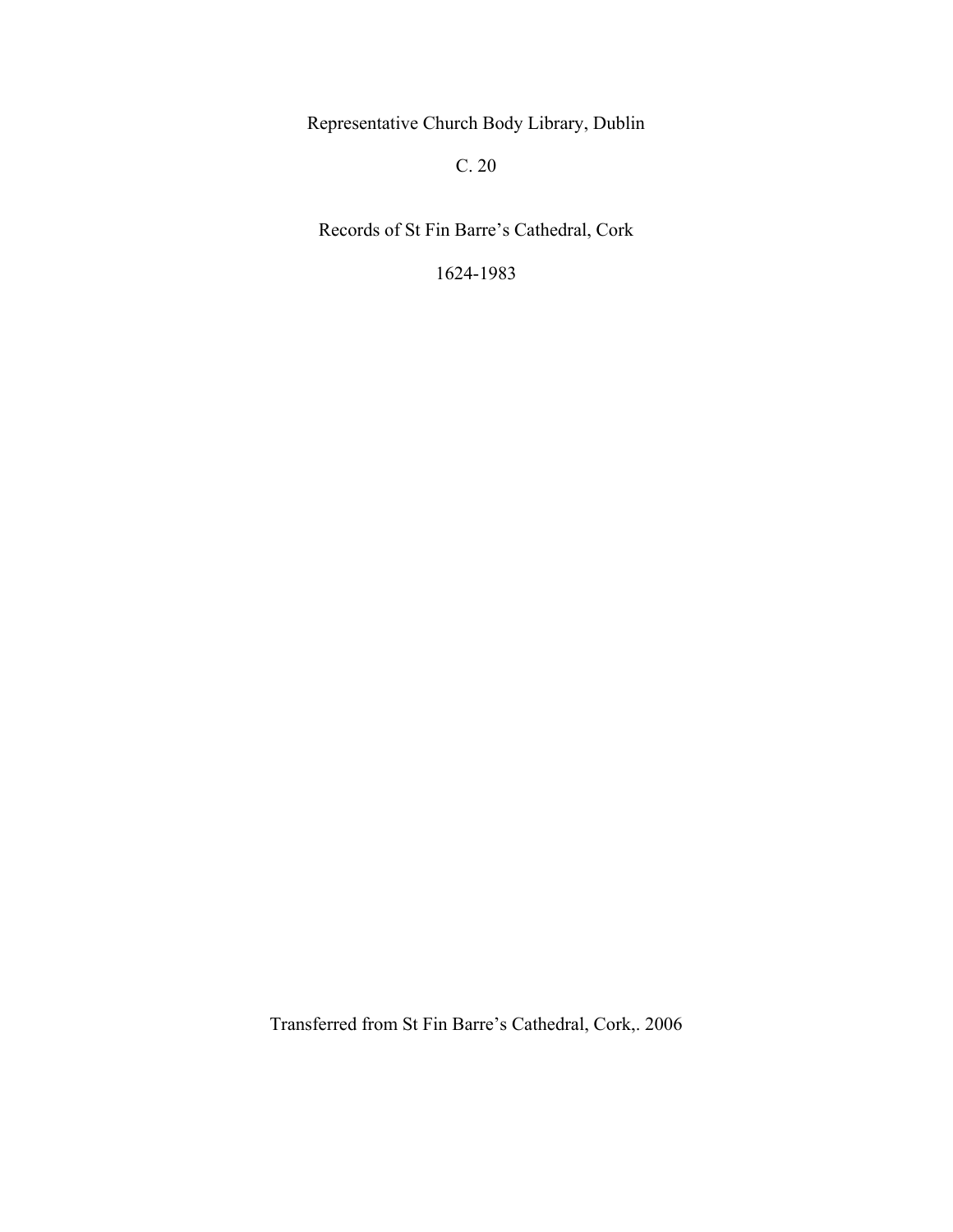- 1. Chapter Act Books
	- 1. 1624-1666
	- 2. 1666-1694
	- 3. 1694-1717
	- 4. 1717-1816
	- 5. 1817-1865
	- 6. 1864-1896
- 2. Extracts from Chapter Act Books
	- 1. 1624-1719
	- 2. 1624-1867
- 3. Index to Chapter Act Book, 1624-1666
- 4. Chapter Account Books
	- 1. 1749-1808
	- 2. 1806-1833
	- 3. 1832-1842
- 5. Chapter Tithe Books
	- 1. 1755-1776
	- 2. 1777-1805
- 6. Account book for the rebuilding of the cathedral, 1863-1878
- 7. Volume of text and photographs of the cathedral subsequently published as  *Nine views of the late cathedral of S. Fin Barre's, Cork, photographed by Thomas A. Lane* (Cork, 1866).
- 8. Cathedral Vestry Minute Books
	- 1. 1872-1879
	- 2. 1880-1885
	- 3. 1903-1983
- 9. Loose Papers
	- 1. Papers rel. to the chancellorship, 1740-1864.
	- 2. Map of lands in the south division of Ballinaspiggmore belonging to Robert Waller Esq, 1779.
	- 3. Misc. legal papers, 1806-74
	- 4. Deed of endowment of the parish of Marmullane, 1812.
	- 5. Legal papers rel. to the qualifications of the vicar general, 1815-16.
	- 6. Papers rel. to tithes, 1820s-1840s.
	- 7. Legal papers rel. to the standing and duties of the vicars choral, 1838.
	- 8. Misc. estimates, bills and receipts, 1849-56.
	- 9. Papers rel. to St Fin Barre's burial ground, 1865-70.